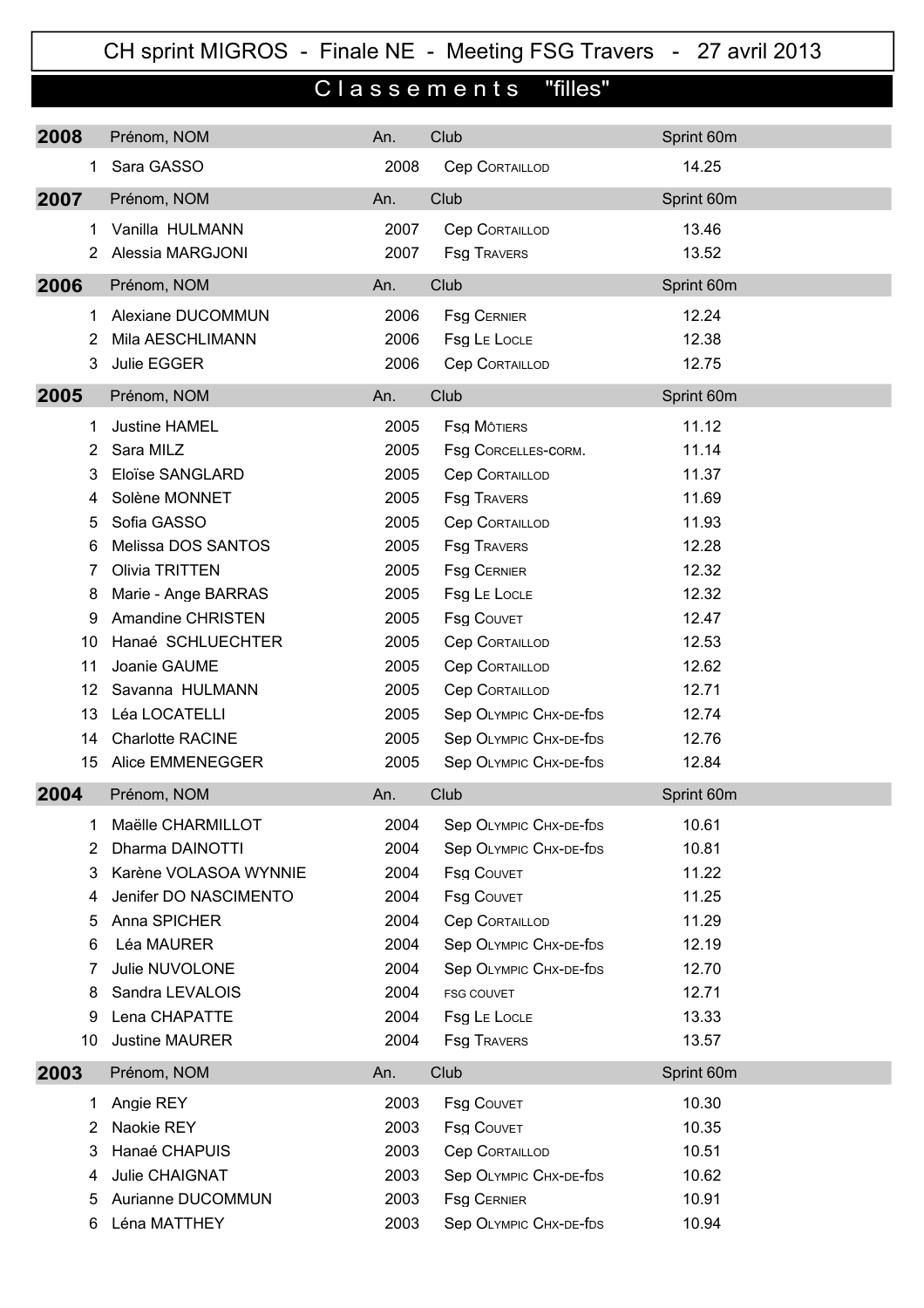|                 |                          |      | CH sprint MIGROS - Finale NE - Meeting FSG Travers - 27 avril 2013 |            |
|-----------------|--------------------------|------|--------------------------------------------------------------------|------------|
| 7               | Julie WAELTI             | 2003 | Fsg LES GENEVEYS & COFF.                                           | 10.99      |
| 8               | Lydie RICHERT            | 2003 | <b>Cep CORTAILLOD</b>                                              | 11.04      |
| 9               | Hanaé GONSETH            | 2003 | Sep OLYMPIC CHX-DE-fDS                                             | 11.31      |
| 10              | Maëva TAHOU              | 2003 | Fsg LE LOCLE                                                       | 11.36      |
| 11              | Lucie AESCHLIMANN        | 2003 | Fsg LE LOCLE                                                       | 11.43      |
| 12 <sup>°</sup> | Laureline CRETTOL        | 2003 | <b>Cep CORTAILLOD</b>                                              | 11.48      |
| 13              | Meryl SANTSCHI           | 2003 | Fsg LE LOCLE                                                       | 11.49      |
| 14              | Lola KLAUSER             | 2003 | <b>Fsg COUVET</b>                                                  | 11.56      |
| 15              | Pauline PITTET           | 2003 | <b>Fsg COUVET</b>                                                  | 11.68      |
| 16              | Lydia NOZET              | 2003 | Fsg LE LOCLE                                                       | 11.71      |
| 17              | Mathilde JUVET           | 2003 | <b>Fsg COUVET</b>                                                  | 11.73      |
| 18              | Carys GAUDENZI           | 2003 | Fsg LE LOCLE                                                       | 12.31      |
| 2002            | Prénom, NOM              | An.  | Club                                                               | Sprint 60m |
| 1               | Louise AMSTUTZ           | 2002 | <b>Cep CORTAILLOD</b>                                              | 9.51       |
| 2               | Léa FRICHE               | 2002 | <b>Cep CORTAILLOD</b>                                              | 9.69       |
| 3               | <b>Emilie MARTINELLI</b> | 2002 | Fsg LE LOCLE                                                       | 9.94       |
| 4               | Sofia DE SOUSA VIEIRA    | 2002 | Fsg LE LOCLE                                                       | 10.07      |
| 5               | Lucy SCHLUECHTER         | 2002 | <b>Cep CORTAILLOD</b>                                              | 10.11      |
| 6               | Oline SUTER              | 2002 | Fsg LE LOCLE                                                       | 10.12      |
| 7               | <b>Cyrile TAHA</b>       | 2002 | Fsg LE LOCLE                                                       | 10.12      |
| 8               | Mila MAURER              | 2002 | Sep OLYMPIC CHX-DE-fDS                                             | 10.31      |
| 9               | Pauline AESCHLIMANN      | 2002 | Sep OLYMPIC CHX-DE-fDS                                             | 10.44      |
| 10              | <b>Juliette YERLY</b>    | 2002 | <b>Fsg CERNIER</b>                                                 | 10.47      |
| 11              | Lola ANDREY DA SILVA     | 2002 | Sep OLYMPIC CHX-DE-fDS                                             | 10.49      |
| 12              | Emma BOHREN              | 2002 | <b>Fsg MÔTIERS</b>                                                 | 10.52      |
| 13              | Jennifer DUBOIS          | 2002 | <b>Fsg CERNIER</b>                                                 | 10.57      |
| 14              | Orlane GAUDENZI          | 2002 | Fsg LE LOCLE                                                       | 10.77      |
| 15              | Xena-Lou TASIN           | 2002 | <b>FSG CERNIER</b>                                                 | 11.37      |
| 16              | Priscillia JEAN-MAIRET   | 2002 | Sep OLYMPIC CHX-DE-fDS                                             | 11.37      |
| 17              | Leonita ILAZI            | 2002 | <b>Fsg COUVET</b>                                                  | 11.51      |
| 18              | <b>Tamara PHILIPONA</b>  | 2002 | <b>Fsg TRAVERS</b>                                                 | 11.72      |
| 19              | Naïa LAFUENTE            | 2002 | Fsg LE LOCLE                                                       | 11.98      |
| 20              | Megane PERROTTET         | 2002 | Fsg LE LOCLE                                                       | 12.89      |
| 21              | Melina BONORA            | 2002 | Fsg LE LOCLE                                                       | 13.37      |
| 2001            | Prénom, NOM              | An.  | Club                                                               | Sprint 60m |
| 1               | Léa HÖHENER              | 2001 | <b>Fsg BEVAIX</b>                                                  | 9.68       |
| 2               | Jamie REY                | 2001 | <b>Fsg COUVET</b>                                                  | 9.81       |
| 3               | Julie BOILLAT            | 2001 | Fsg LE LOCLE                                                       | 9.97       |
| 4               | Alizé ERARD              | 2001 | <b>Cep CORTAILLOD</b>                                              | 10.22      |
| 5               | Celia AEBLI              | 2001 | Sep OLYMPIC CHX-DE-fDS                                             | 10.33      |
| 6               | Noémie FROIDEVAUX        | 2001 | Fsg LE LOCLE                                                       | 10.36      |
| 7               | Eléa MAURER              | 2001 | Sep OLYMPIC CHX-DE-fDS                                             | 10.60      |
| 8               | Chloé AESCHLIMANN        | 2001 | Fsg LE LOCLE                                                       | 10.62      |
| 9               | Gulia GASSO              | 2001 | <b>Cep CORTAILLOD</b>                                              | 10.71      |
| 10              | Alexia ROBERT            | 2001 | <b>Fsg TRAVERS</b>                                                 | 10.74      |
| 11              | <b>Cindy BIRCHLER</b>    | 2001 | <b>FSG TRAVERS</b>                                                 | 10.93      |
| 12              | Pauline LAUBSCHER        | 2001 | <b>Fsg CERNIER</b>                                                 | 11.02      |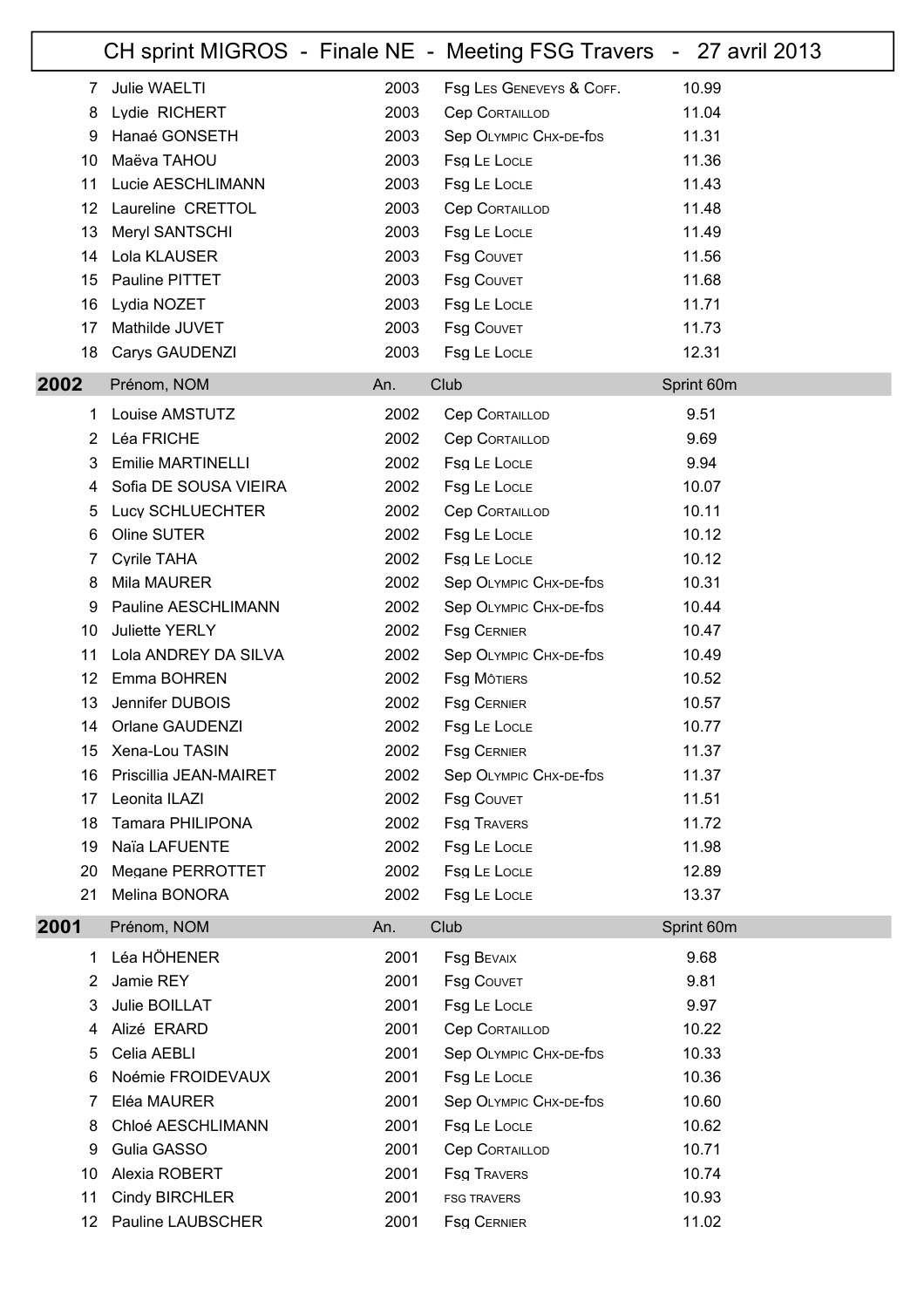|                   | CH sprint MIGROS - Finale NE - Meeting FSG Travers - 27 avril 2013 |      |                          |             |
|-------------------|--------------------------------------------------------------------|------|--------------------------|-------------|
| 13                | Léonie STÄMPFLI                                                    | 2001 | Fsg LE LOCLE             | 11.36       |
| 14                | Liana ALIU                                                         | 2001 | <b>Fsg TRAVERS</b>       | 11.42       |
| 15                | Sofia BERNARDO                                                     | 2001 | <b>Fsg TRAVERS</b>       | 11.62       |
| 2000              | Prénom, NOM                                                        | An.  | Club                     | Sprint 60m  |
| 1                 | Justine JEHLE                                                      | 2000 | <b>Fsg COUVET</b>        | 9.24        |
| 2                 | Marie HUGLA                                                        | 2000 | Fsg LES GENEVEYS & COFF. | 9.52        |
| 3                 | Olivia SCHLUECHTER                                                 | 2000 | <b>Cep CORTAILLOD</b>    | 9.55        |
| 4                 | Joannie PFUND                                                      | 2000 | <b>Fsg BEVAIX</b>        | 9.62        |
| 5                 | Méline ROTA                                                        | 2000 | <b>Cep CORTAILLOD</b>    | 9.78        |
| 6                 | Ermira AVDULLAHU                                                   | 2000 | <b>Fsg COUVET</b>        | 9.89        |
| 7                 | Julie SCHAAD                                                       | 2000 | Fsg LE LOCLE             | 9.91        |
| 8                 | Cécilia HUMBEL                                                     | 2000 | <b>Cep CORTAILLOD</b>    | 9.92        |
| 9                 | Angéline THIÉBAUD                                                  | 2000 | <b>Fsg COUVET</b>        | 9.94        |
| 10                | Julia HUBER                                                        | 2000 | <b>Cep CORTAILLOD</b>    | 10.25       |
| 11                | Ana Rita AZEVEDO SANTOS                                            | 2000 | Sep OLYMPIC CHX-DE-fDS   | 10.43       |
| $12 \overline{ }$ | Aurélie WAELTI                                                     | 2000 | Fsg LES GENEVEYS & COFF. | 11.32       |
| 1999              | Prénom, NOM                                                        | An.  | Club                     | Sprint 80m  |
| 1.                | Camille DEAGOSTINI                                                 | 1999 | <b>Cep CORTAILLOD</b>    | 11.30       |
| 2                 | Julia LACREUSE                                                     | 1999 | <b>OLYMPIC</b>           | 11.67       |
| 3                 | Fanny BACHMANN                                                     | 1999 | Fsg LE LOCLE             | 11.86       |
| 4                 | Clara MAEDER                                                       | 1999 | CEP CORTAILLOD           | 11.86       |
| 5                 | Pauline BOILLAT                                                    | 1999 | Fsg LE LOCLE             | 12.49       |
| 6                 | <b>Emilie GIBSON</b>                                               | 1999 | <b>Cep CORTAILLOD</b>    | 12.57       |
| 7                 | Mitsoko LOGEAN                                                     | 1999 | <b>Cep CORTAILLOD</b>    | 12.62       |
| 8                 | Chloé BERTON                                                       | 1999 | Fsg LES GENEVEYS & COFF. | 12.77       |
| 9                 | Manon SCHMID                                                       | 1999 | <b>FSG COUVET</b>        | 12.80       |
| 10                | Lory LATINO                                                        | 1999 | Fsg LE LOCLE             | 12.80       |
| 11                | <b>Esther JAVIER RUEDIN</b>                                        | 1999 | <b>OLYMPIC</b>           | 13.05       |
| 12                | Chloé MOLLEYRES                                                    | 1999 | Fsg LES GENEVEYS & COFF. | 13.31       |
| 13                | Ylana GENADINOS                                                    | 1999 | <b>Cep CORTAILLOD</b>    | 13.66       |
| 1998              | Prénom, NOM                                                        | An.  | Club                     | Sprint 80m  |
| 1.                | Anaïs BOLAY                                                        | 1998 | Sep OLYMPIC CHX-DE-fDS   | 10.99       |
| $\overline{2}$    | Aurélie MONNET                                                     | 1998 | <b>Fsg TRAVERS</b>       | 11.47       |
| 3                 | Naomi JACCARD                                                      | 1998 | Fsg LES GENEVEYS & COFF. | 11.73       |
| 4                 | <b>Coline PELLETIER</b>                                            | 1998 | <b>Cep CORTAILLOD</b>    | 11.73       |
| 5                 | Romane FELLRATH                                                    | 1998 | <b>Cep CORTAILLOD</b>    | 11.96       |
| 6                 | <b>Coralie BALMER</b>                                              | 1998 | Fsg LES GENEVEYS & COFF. | 12.24       |
| 7                 | Noémie BERGER                                                      | 1998 | <b>Fsg BEVAIX</b>        | 12.30       |
| 8                 | Loanne DUVOISIN                                                    | 1998 | Fsg LES GENEVEYS & COFF. | 12.72       |
| 9                 | Laetitia MARTIN                                                    | 1998 | <b>Fsg MOTIERS</b>       | 14.48       |
| 1997              | Prénom, NOM                                                        | An.  | Club                     | Sprint 100m |
| 1.                | Célyne BERGER                                                      | 1997 | <b>Fsg BEVAIX</b>        | 13.91       |
| 2                 | Félicia BAGGENSTOSS                                                | 1997 | Fsg LES GENEVEYS & COFF. | 14.33       |
| 3                 | Sarah DELAY                                                        | 1997 | Fsg LE LOCLE             | 14.37       |
| 4                 | Coralie TOSATO                                                     | 1997 | <b>Fsg MOTIERS</b>       | 14.69       |
| 5                 | Sophie WAELTI                                                      | 1997 | Fsg LES GENEVEYS & COFF. | 15.35       |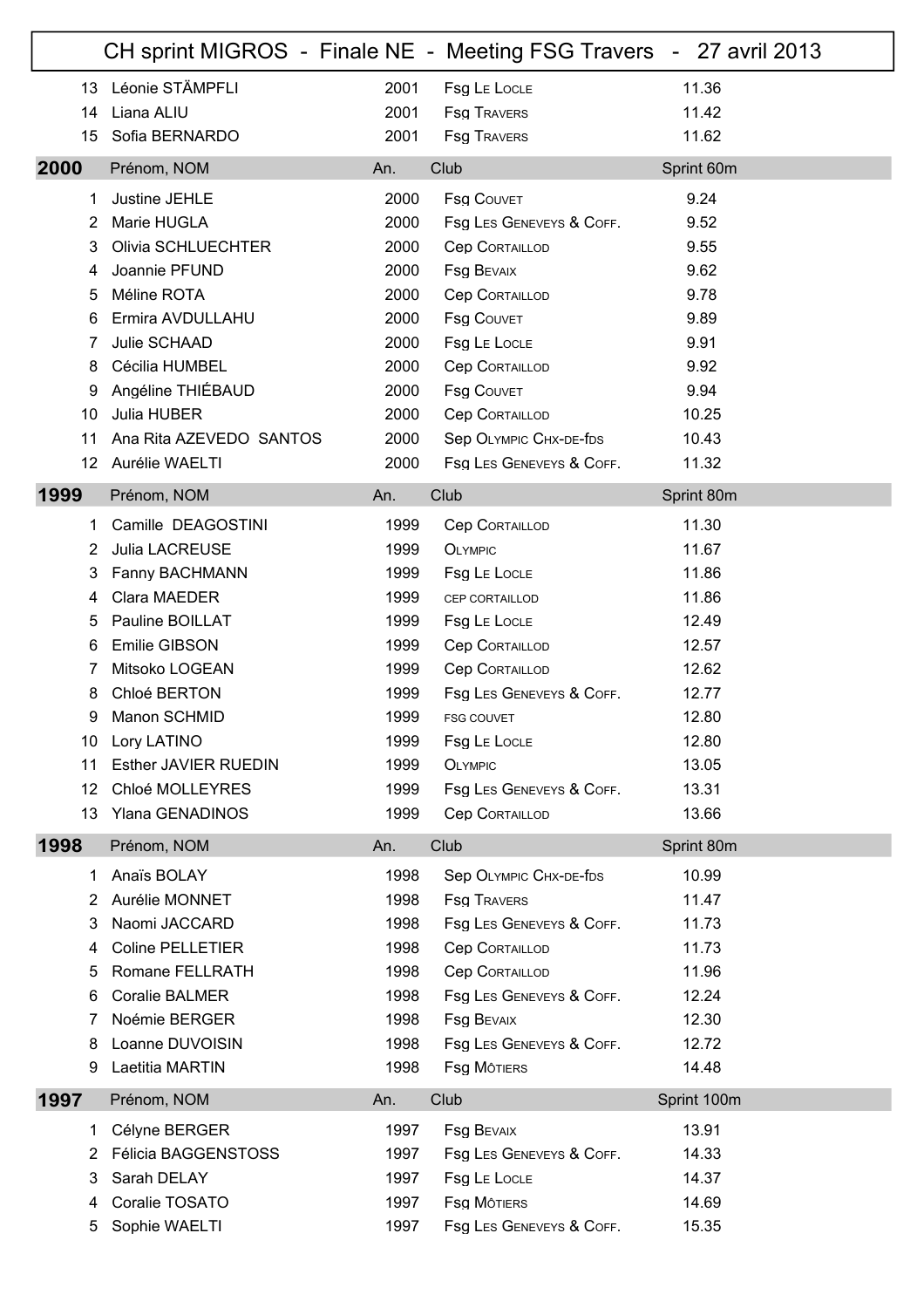|      | CH sprint MIGROS - Finale NE - Meeting FSG Travers - 27 avril 2013 |      |                          |             |
|------|--------------------------------------------------------------------|------|--------------------------|-------------|
|      | 6 Océane PARROD                                                    | 1997 | <b>Fsa M</b> ôtiers      | 17.92       |
| 1996 | Prénom, NOM                                                        | An.  | Club                     | Sprint 100m |
|      | Julie DELAY                                                        | 1996 | <b>Fsg LE LOCLE</b>      | 14.59       |
| 1995 | Prénom, NOM                                                        | An.  | Club                     | Sprint 100m |
|      | <b>Myriam RACINE</b>                                               | 1995 | Fsg Les Geneveys & COFF. | 14.38       |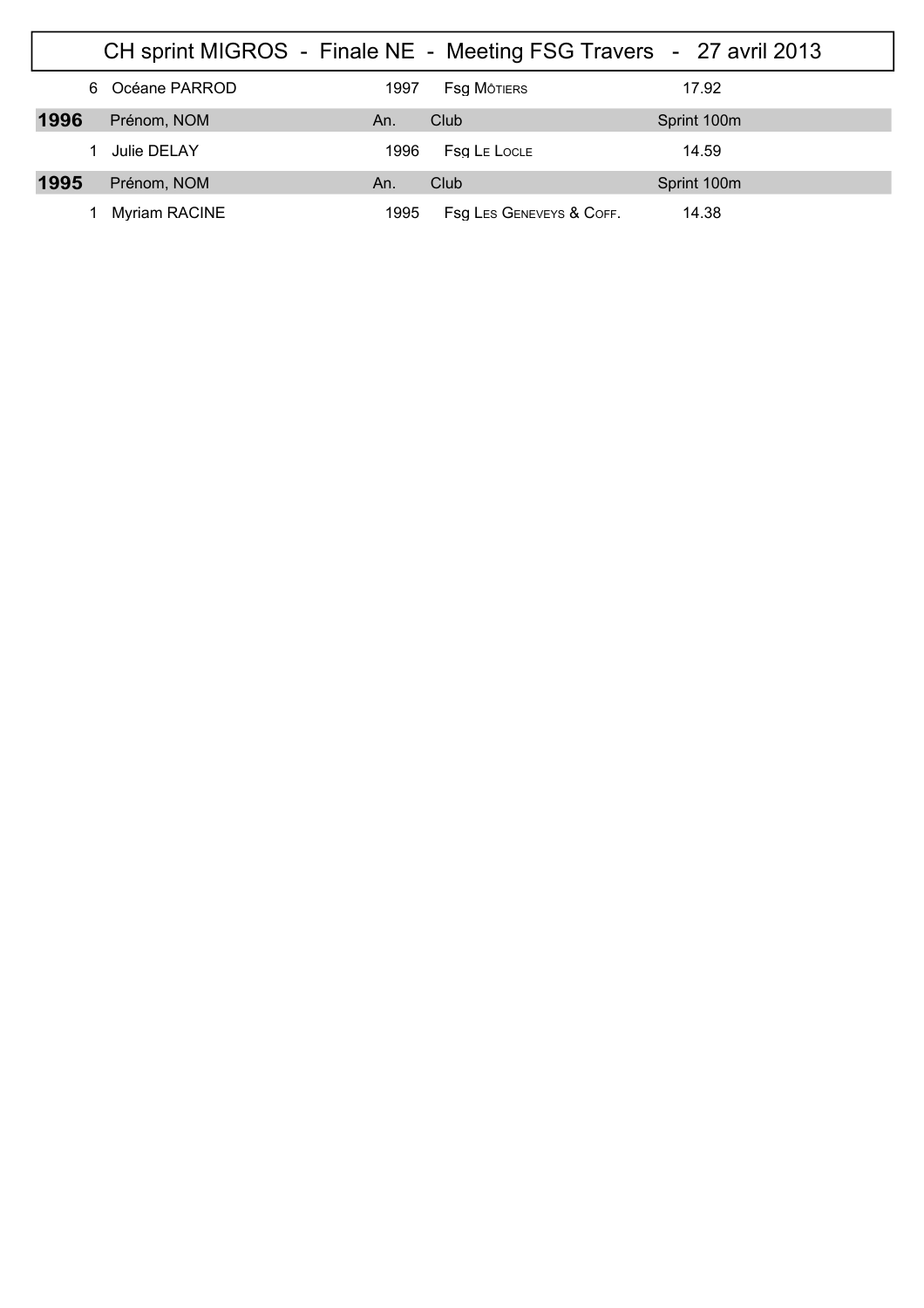CH sprint MIGROS - Finale NE - Meeting FSG Travers - 27 avril 2013

## C l a s s e m e n t s "garçons"

| Sprint 60m |
|------------|
| 14.09      |
| Sprint 60m |
| 15.28      |
| 16.03      |
| Sprint 60m |
| 11.60      |
| 11.83      |
| 12.29      |
| 12.74      |
| 12.84      |
| 13.81      |
| 14.21      |
| 17.39      |
| Sprint 60m |
| 10.93      |
| 11.05      |
| 11.18      |
| 11.31      |
| 11.60      |
| 11.62      |
| 11.89      |
| 11.92      |
| 11.92      |
| 12.21      |
| 13.03      |
| 16.14      |
| Sprint 60m |
| 10.26      |
| 10.44      |
| 10.74      |
| 10.88      |
| 10.97      |
| 11.02      |
| 11.23      |
| 11.84      |
| 11.93      |
| 12.14      |
| Sprint 60m |
| 10.08      |
| 10.26      |
| 10.41      |
| 10.50      |
|            |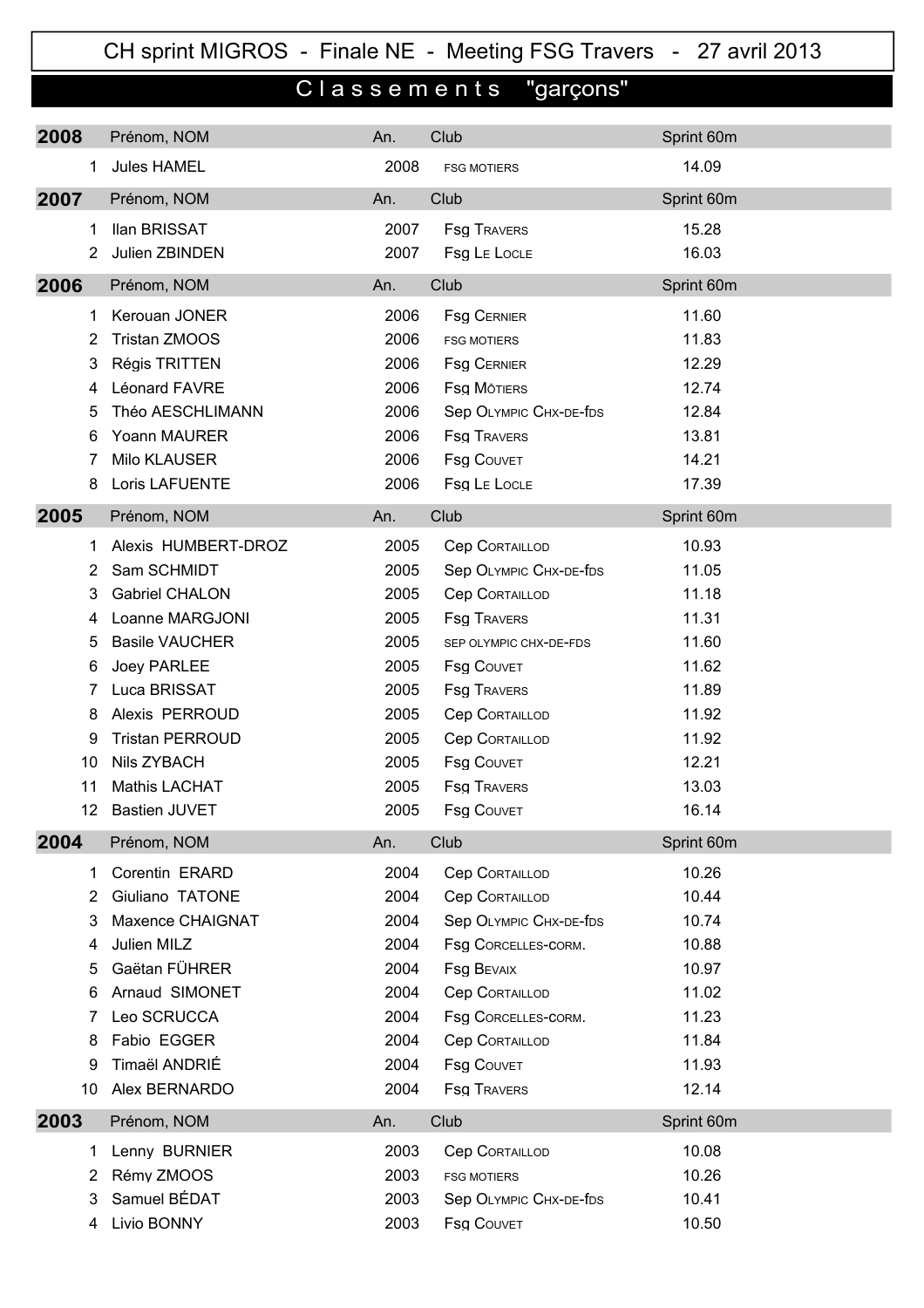|                       |                           |      | CH sprint MIGROS - Finale NE - Meeting FSG Travers - 27 avril 2013 |            |
|-----------------------|---------------------------|------|--------------------------------------------------------------------|------------|
| 5                     | Simon COLOMB              | 2003 | <b>Cep CORTAILLOD</b>                                              | 10.52      |
| 6                     | Benjamin MOLLEYRES        | 2003 | Fsg LES GENEVEYS & COFF.                                           | 10.59      |
| 7                     | Hugo SCHMIDT              | 2003 | Sep OLYMPIC CHX-DE-fDS                                             | 10.84      |
| 8                     | Aurélien PÉCAUT           | 2003 | <b>Cep CORTAILLOD</b>                                              | 11.24      |
| 9                     | Benjamin UELLIGGER        | 2003 | <b>Fsg COUVET</b>                                                  | 11.30      |
| 10                    | Romain PERROTTET          | 2003 | Fsg LE LOCLE                                                       | 11.33      |
| 11                    | Romain DE PURY            | 2003 | Sep OLYMPIC CHX-DE-fDS                                             | 11.34      |
| 2002                  | Prénom, NOM               | An.  | Club                                                               | Sprint 60m |
| 1.                    | Alex CHALLANDES           | 2002 | Fsg LES GENEVEYS & COFF.                                           | 9.40       |
| $\overline{2}$        | Corey MONNET              | 2002 | <b>Fsg TRAVERS</b>                                                 | 10.00      |
| 3                     | Lucas CHARMILLOT          | 2002 | Sep OLYMPIC CHX-DE-fDS                                             | 10.09      |
| 4                     | Maxime BICHSEL            | 2002 | Sep OLYMPIC CHX-DE-fDS                                             | 10.11      |
| 5                     | Luca CARROZ               | 2002 | Fsg LES GENEVEYS & COFF.                                           | 10.26      |
| 6                     | Romain FÜHRER             | 2002 | <b>Fsg BEVAIX</b>                                                  | 10.38      |
| 7                     | Allan GRANDJEAN           | 2002 | Fsg LE LOCLE                                                       | 10.78      |
| 8                     | <b>Benoit LESQUEREUX</b>  | 2002 | Sep OLYMPIC CHX-DE-fDS                                             | 10.91      |
| 9                     | Sven FATTON               | 2002 | <b>Fsg COUVET</b>                                                  | 10.93      |
| 10                    | Matteo PERRET             | 2002 | Fsg LE LOCLE                                                       | 11.01      |
| 2001                  | Prénom, NOM               | An.  | Club                                                               | Sprint 60m |
| 1                     | Jérémy BILLIEUX           | 2001 | <b>Cep CORTAILLOD</b>                                              | 9.53       |
| 2                     | Benjamin JEANMAIRE        | 2001 | <b>Cep CORTAILLOD</b>                                              | 9.87       |
| 3                     | <b>Tristan SANTSCHI</b>   | 2001 | Fsg LE LOCLE                                                       | 9.99       |
| 4                     | Théo LOCATELLI            | 2001 | Sep OLYMPIC CHX-DE-fDS                                             | 10.09      |
| 5                     | Tanguy HUMBERT-DROZ       | 2001 | <b>Cep CORTAILLOD</b>                                              | 10.41      |
| 6                     | Jorel JUNOD               | 2001 | Fsg LES GENEVEYS & COFF.                                           | 10.44      |
| 7                     | Enrico TATONE             | 2001 | <b>Cep CORTAILLOD</b>                                              | 10.55      |
| 8                     | Marius PÉCAUT             | 2001 | <b>Cep CORTAILLOD</b>                                              | 10.76      |
| 9                     | Julien FOISY              | 2001 | Fsg LE LOCLE                                                       | 10.79      |
| 10                    | Joan DUCOMMUN             | 2001 | Sep OLYMPIC CHX-DE-fDS                                             | 10.91      |
| 2000                  | Prénom, NOM               | An.  | Club                                                               | Sprint 60m |
| 1.                    | Awet EYOB                 | 2000 | <b>Cep CORTAILLOD</b>                                              | 7.94       |
| $\mathbf{2}^{\prime}$ | <b>Anthony MARTINELLI</b> | 2000 | Fsg LE LOCLE                                                       | 8.89       |
| 3                     | Maxime FAHRNI             | 2000 | <b>Cep CORTAILLOD</b>                                              | 9.48       |
| 4                     | Martin REBETEZ            | 2000 | Fsg LE LOCLE                                                       | 9.51       |
| 5                     | Luca CHAZEL               | 2000 | Sep OLYMPIC CHX-DE-fDS                                             | 10.09      |
| 6                     | Océan GAILLARD            | 2000 | <b>Cep CORTAILLOD</b>                                              | 10.16      |
| 7                     | Benoît JUVET              | 2000 | <b>Fsg COUVET</b>                                                  | 10.28      |
| 8                     | Michael RACINE            | 2000 | Fsg LES GENEVEYS & COFF.                                           | 10.66      |
| 9                     | <b>Thibault BILAT</b>     | 2000 | <b>Fsg CERNIER</b>                                                 | 11.43      |
| 1999                  | Prénom, NOM               | An.  | Club                                                               | Sprint 80m |
| 1                     | Dany GALLO                | 1999 | Fsg LES GENEVEYS & COFF.                                           | 10.61      |
| 2                     | <b>Matthias BABEY</b>     | 1999 | <b>Fsg MOTIERS</b>                                                 | 11.54      |
| 3                     | David MOJON               | 1999 | Sep OLYMPIC CHX-DE-fDS                                             | 11.56      |
| 4                     | <b>Christian EGGER</b>    | 1999 | <b>Cep CORTAILLOD</b>                                              | 11.60      |
| 5                     | Mathieu CARROZ            | 1999 | Fsg LES GENEVEYS & COFF.                                           | 12.26      |
| 6                     | Dylan PARLEE              | 1999 | <b>Fsg COUVET</b>                                                  | 12.76      |